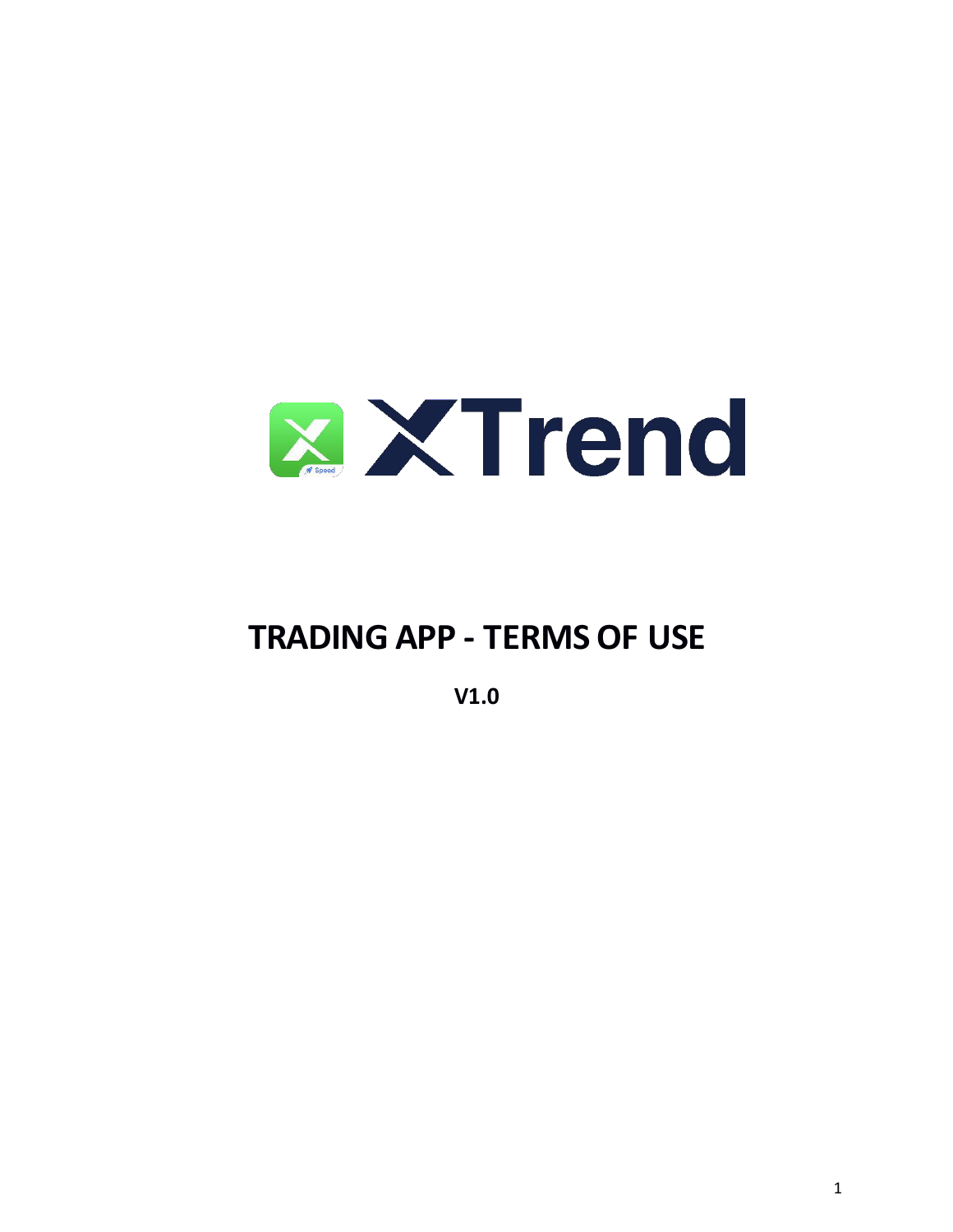

# **Table of Contents**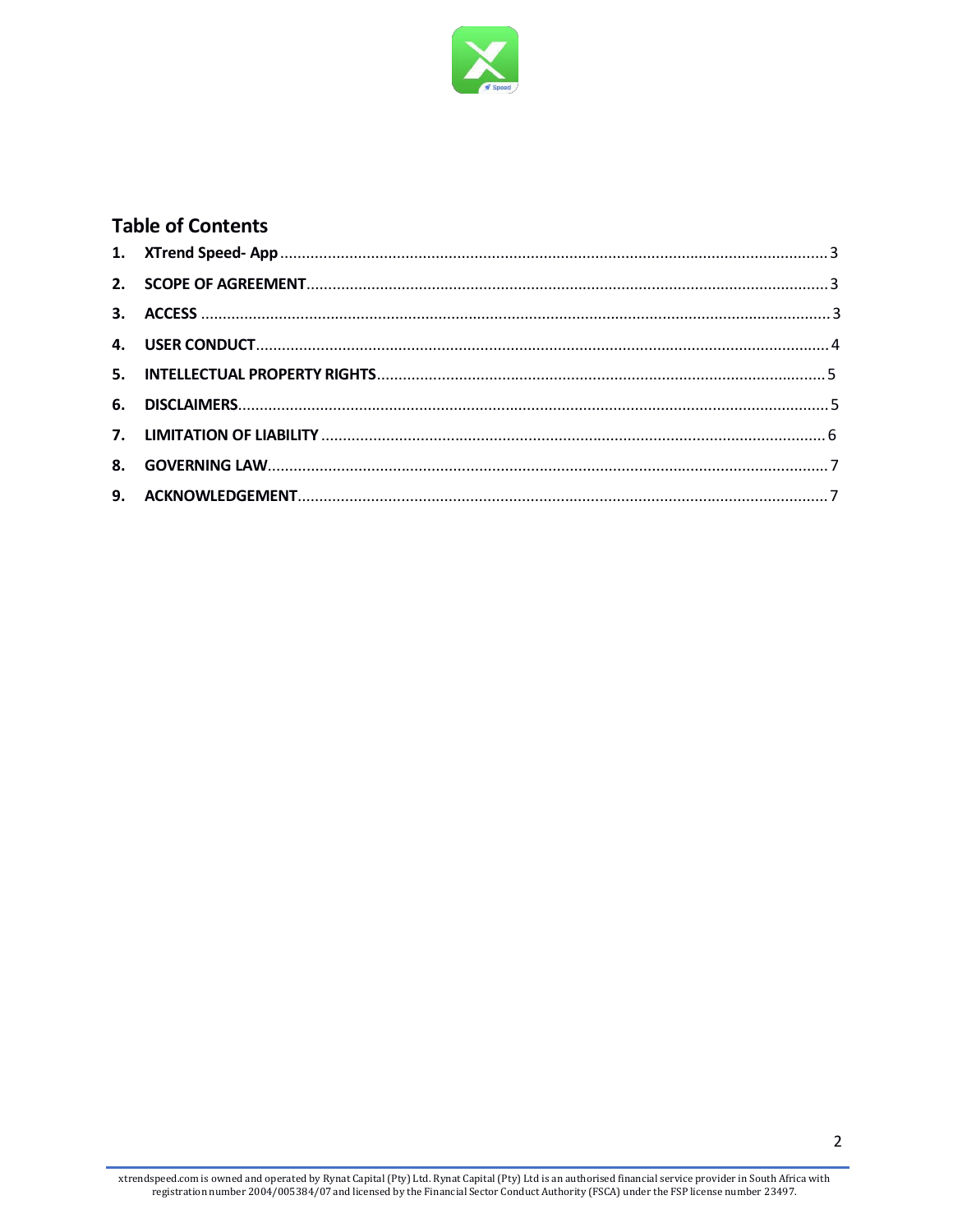

## **1. XTrend Speed- App**

1.1. Rynat Capital (Pty) Ltd, (the "Company") FSP license number 23497, is the owner of the XTrend Speed App (the "Software") which Software, once you download it, it shall be deemed that you have carefully read and agreed with the terms of use of this Software ("Agreement"). If you do not agree with the terms of this Agreement, do not download or continue using this Software and delete any file relating to the Software.

## **2. SCOPE OF AGREEMENT**

- 2.1. This Agreement applies to all the services, content, information, databases, websites, platforms, authorizations interacting with the Software provided by the Company.
- 2.2. This Agreement should be read in conjunction with the Client Agreement and other regulatory documents of the Company including Risk Discourse notice and any other document pertaining to the acceptance of the offered services from the Company.
- 2.3. With this Agreement, the Company only grants you a non-exclusive and non-transferable license to access and use the Software and to benefit from our products and services. This non-exclusive and non-transferable license is solely for your personal use and benefit in accordance with the terms of use of this Agreement. Should the Agreement be terminated for any reason, the license will be revoked automatically, and the Software must no longer be used.
- 2.4. The terms of use of this Agreement may be updated or amended from time to time without any prior notice.
- 2.5. You must be 18 or older to register for an account.

## **3. ACCESS**

- 3.1. The Company shall provide you with access to utilize the Software with respect to your account and/or access the services and/or products provided by the Company. The access information provided to you must be kept strictly confidential and remain with you as you shall be solely responsible and accountable for all actions undertaken on your account through the use of the Software.
- 3.2. You are responsible for all activity that occurs on your account via the Software.
- 3.3. It is your obligation to immediately notify the Company should your access information be compromised or of any unauthorised use of your account through the software or any other security violation. Please notify Customer Support immediately if you become aware of any unauthorized use of your account. You may not (a) Share your account information or (b) use another person's account.
- 3.4. You agree to use the Software and the access information to login and logout of your account in a proper and orderly manner each time you utilize the Software.
- 3.5. The fact that you make use of the Software or through the Software have access to the services or products provided by the Company does not mean that you can use the Software in any manner in which it may be deemed illegal in your country and the use of the Software by you in any jurisdiction should not be deemed to be a solicitation or invitation by the Company for you to transact with the Company in respect to the services and products of the Company.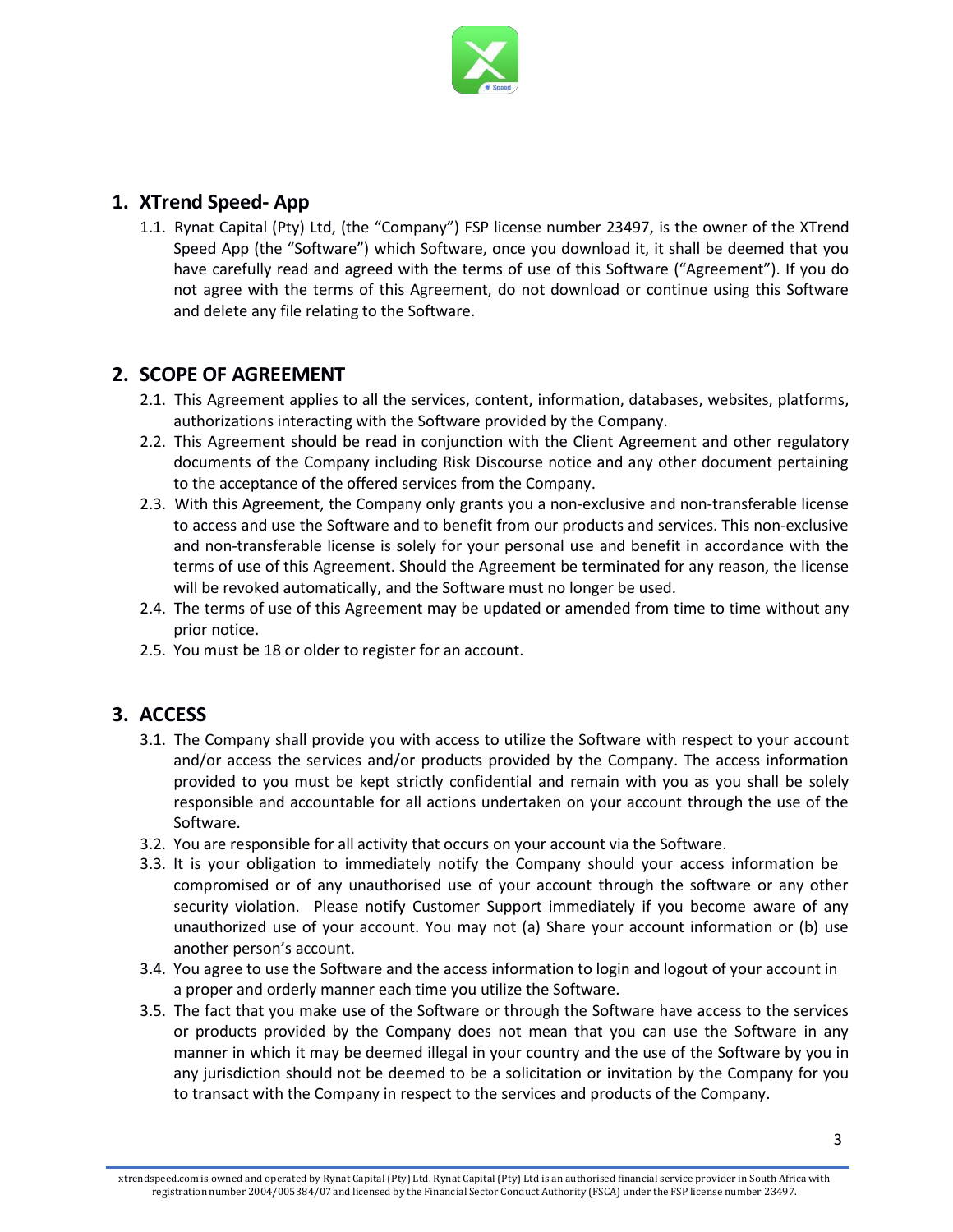

- 3.6. Responsible Use. The XTrend Speed community consists of users who expect a certain degree of courtesy and professionalism. You must use the Services and Software responsibly.
- 3.7. The Company may terminate this license, to cancel or suspend the user's account and/or access and/or passwords, if you, the user, fail to adhere to the terms and conditions of this Agreement.
- 3.8. The Company shall have the right to add to, modify, or remove any part of the Software without liability under this Agreement and agree to accept such modification(s) or updates.

## **4. USER CONDUCT**

4.1. You shall only use the Software for the purpose and in the manner, it isintended for on the single individual device that the Software has been downloaded on.

#### 4.2. RESTRICTIONS

- 4.2.1.The Software is not intended for
	- 4.2.1.1. distribution, loan, rent lease or sub-license or transfer to any third party other than the you, the user, who has downloaded it on your individual device,
	- 4.2.1.2. the usage by:
		- 4.2.1.2.1. any person whom is under the legal age of 18 years old
		- 4.2.1.2.2. individuals whom reside in any country where such distribution and operation of such Software or the services or products offered by the Company are restricted under local laws. All local laws and regulations therein, should be strictly observed by you the user, who shall be solely responsible for your actions on the Software and to ensure it is in compliance with applicable laws.
- 4.3. You are prohibited to:
	- 4.3.1.copy, record, translate, modify, host, stream, sublicense, or resell or amend any of the Software, or any part of it; reverse engineer, disassemble or otherwise attempt to derive source code for the Software in whole or in part or alter, translate, decompile, or interfere with the Software in any manner which alters, amends or manipulate the purpose of the Software or the access it provides to the services and/or products of the Company.
	- 4.3.2.damage, tamper with and or impair our Software or any part of our intellectual property.
	- 4.3.3.copy remove or destroy any banners, logos or marks placed upon or contained within the Software;
	- 4.3.4.allow others to use the Software for anyone else's benefit other than your own or enable or allow others to use XTrend Speed using your account information;
	- 4.3.5.attempt to reconstruct or discover any computer code, underlying ideas, or computer programming of the Software by any means whatsoever;
	- 4.3.6.use the Software to construct any kind of database;
	- 4.3.7.circumvent any access or use restrictions put into place to prevent certain uses of the Software;
	- 4.3.8. share Content, or engage in behavior that violates anyone's intellectual property rights (which shall include but not be limited to copyright, moral rights, trademark, trade dress, patent, trade secret, unfair competition, right of privacy, right of publicity, and any other proprietary rights);
	- 4.3.9. upload or share any Content that is unlawful, harmful, threatening, abusive, tortious, defamatory, libelous, vulgar, lewd, profane, invasive of another's privacy, or hateful;
	- 4.3.10. impersonate any person or entity, or falsely state or otherwise misrepresent your affiliation with a person or entity;

xtrendspeed.com is owned and operated by RynatCapital (Pty) Ltd. Rynat Capital (Pty) Ltd is an authorised financial service provider in South Africa with registration number 2004/005384/07 and licensed by the Financial Sector Conduct Authority (FSCA) under the FSP license number 23497.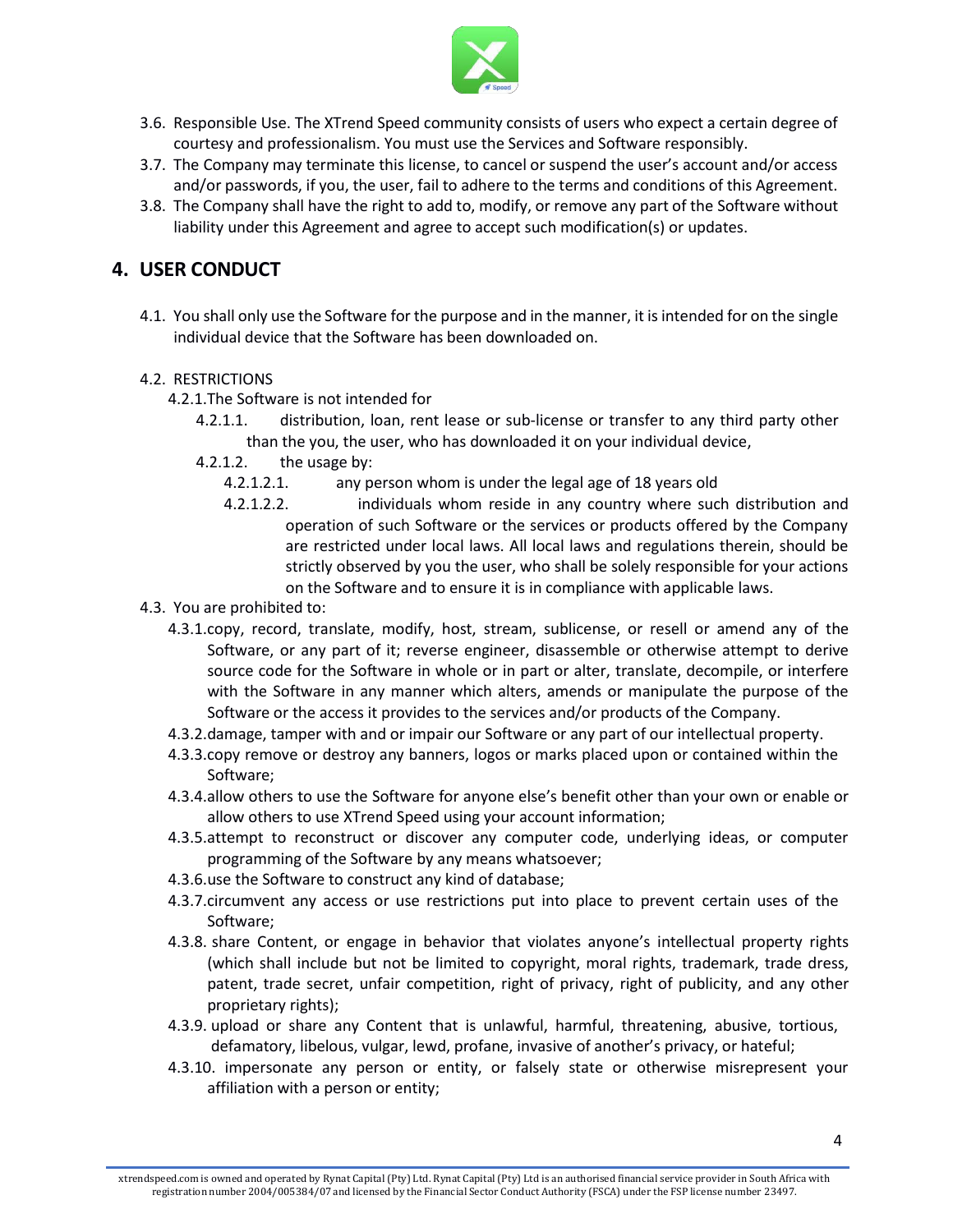

- 4.3.11. attempt to disable, impair, or destroy the Software of the services or products the software provides access to;
- 4.3.12. upload, transmit, store, or make available any Content or code that contains any viruses, malicious code, malware, or any components designed to harm or limit the functionality of the Software;
- 4.3.13. disrupt, interfere with, or inhibit any other user from using the Software (such as stalking, intimidating, or harassing others, inciting others to commit violence, or harming minors in any way);
- 4.3.14. attempt to gain unauthorized access to our computer system or the computer system(s) of any other user, or to parts of the Software to which you do not have access rights;
- 4.3.15. take any action which does or may cause the provision of the Software to other users to be interrupted or degraded;
- 4.3.16. engage in chain letters, junk mails, pyramid schemes, phishing, spamming, or other unsolicited messages;
- 4.3.17. place an advertisement of any products or services in the Software except with our prior written approval;
- 4.3.18. use any data mining or similar data gathering and extraction methods in connection with the Software; or
- 4.3.19. violate applicable law
- 4.4. The Company reserves the absolute right within its sole discretion to suspend and or refuse access to its services or products via the Software.
- 4.5. It is your responsibility to have in place and maintain in proper working order the appropriate computer hardware, operating system, sufficient back up means, appropriate virus protection/security checks, and any relevant Software to prevent damage and/or unauthorized access to the Trading Platform.
- 4.6. You agree that in the event the Company becomes aware of, and or suspects fraudulent or illegal activity or misuse of the Software or the terms of usage, the Company may without warning, suspend your account and/or access to the Company's services and/or products.

## **5. INTELLECTUAL PROPERTY RIGHTS**

- 5.1. You acknowledge that all Intellectual Property of the Software, the XTrend Speed brands, trade names, trade mark, patents, and copyright of all information provided or accessible by the Software belongs to the Company.
- 5.2. Intellectual Property includes but it is not limited to any copyright on materials, trade secrets, platforms, software code, techniques, processes, source code, algorithms, websites, patents, designs, databases, patents, trademarks, methodology, know how, trade secrets, business plans, promotional and marketing material, in any sort of form.
- 5.3. The Company retains all rights, title and interest in all our Intellectual Property rights, arising out of this Agreement.
- 5.4. This Agreement must in no way be deemed to be a transfer or dilution of any property rights in the Software or the services and products of the Company.

## **6. DISCLAIMERS**

- 6.1. The Software is provided on an "As-Is" basis.
- 6.2. We make no express or implied representation: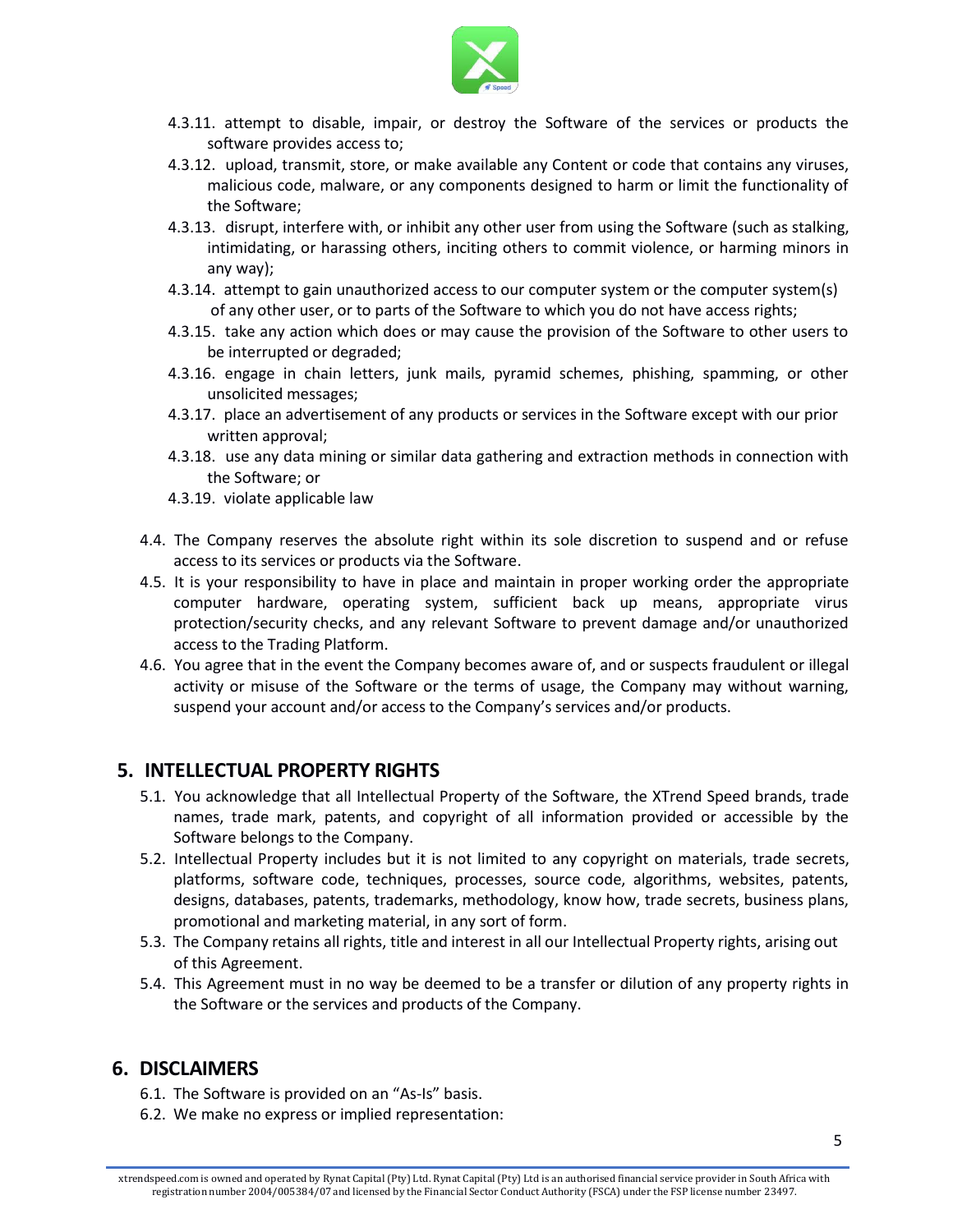

- 6.2.1.that the Software will be available for access all the time, or at any time on a continuous uninterrupted basis;
- 6.2.2.as to the operation, quality or functionality of the Software;
- 6.2.3.that the Software will be free of errors or defects; and
- 6.2.4.that the Software isfree from viruses or anything else that has contaminating or destructive properties including where such results in loss of or corruption to your data or other property.
- 6.3. You:
	- 6.3.1. may only use the Software for so long as you are authorised to do so under the terms of the licence granted above;
	- 6.3.2.may not use the Software for any purpose other than for the purpose for which it has been provided under this User Agreement; and
	- 6.3.3.are responsible for all transactions effected on your account via the Software and the use of the Software (including the Account Credentials).
	- 6.3.4.agree to logout from the Software should your access terminal be left unattended, to prevent unauthorised access to your account.
- 6.4. The Software and the services thereunder are provided "AS-IS." To the maximum extent permitted by law, we disclaim all warranties, express or implied, including the implied warranties of non-infringement, merchantability, and fitness for a particular purpose. We make no commitments about the content within the Software. We further disclaim any warranty that (a) the Software will meet your requirements or will be constantly available, uninterrupted, timely, secure, or error-free; (b) the results obtained from the use of the Software will be effective, accurate, or reliable; (c) the quality of the Software will meet your expectations; or (d) any errors or defects in the Software will be corrected.
- 6.5. We specifically disclaim all liability for any actions resulting from your use of any Software. You may use and access the Software at your own discretion and risk, and you are solely responsible for any damage to your computer system or loss of data that results from the use of and access to any service or Software.
- 6.6. If you post your Content on our servers to publicly share through the Software, we are not responsible for: (a) any loss, corruption, or damage to your Content; (b) the deletion of Content by anyone other than the Company; or (c) the inclusion of your Content by third parties on other websites or other media.

## **7. LIMITATION OF LIABILITY**

- 7.1. We are not liable to you or anyone else for any loss of use, data, goodwill, or profits, whatsoever, and any special, incidental, indirect, consequential, or punitive damages whatsoever, regardless of cause (even if we have been advised of the possibility of the loss or damages), including losses and damages (a) resulting from loss of use, data, or profits, whether or not foreseeable; (b) based on any theory of liability, including breach of contract or warranty, negligence or other tortious action; or (c) arising from any other claim arising out of or in connection with your use of or access to the Software. Nothing in the Agreement limits or excludes our liability for gross negligence, for our, or our employees', intentional misconduct, or for personal injury.
- 7.2. Neither Rynat Capital (Pty) Ltd, its Software and or developers and or operators, nor any of its third-party service providers, processors, handlers, implementors, controllers, decision makers, shall be liable for any direct, indirect, incidental, special or consequential damages arising out of

xtrendspeed.com is owned and operated by RynatCapital (Pty) Ltd. Rynat Capital (Pty) Ltd is an authorised financial service provider in South Africa with registration number 2004/005384/07 and licensed by the Financial Sector Conduct Authority (FSCA) under the FSP license number 23497.